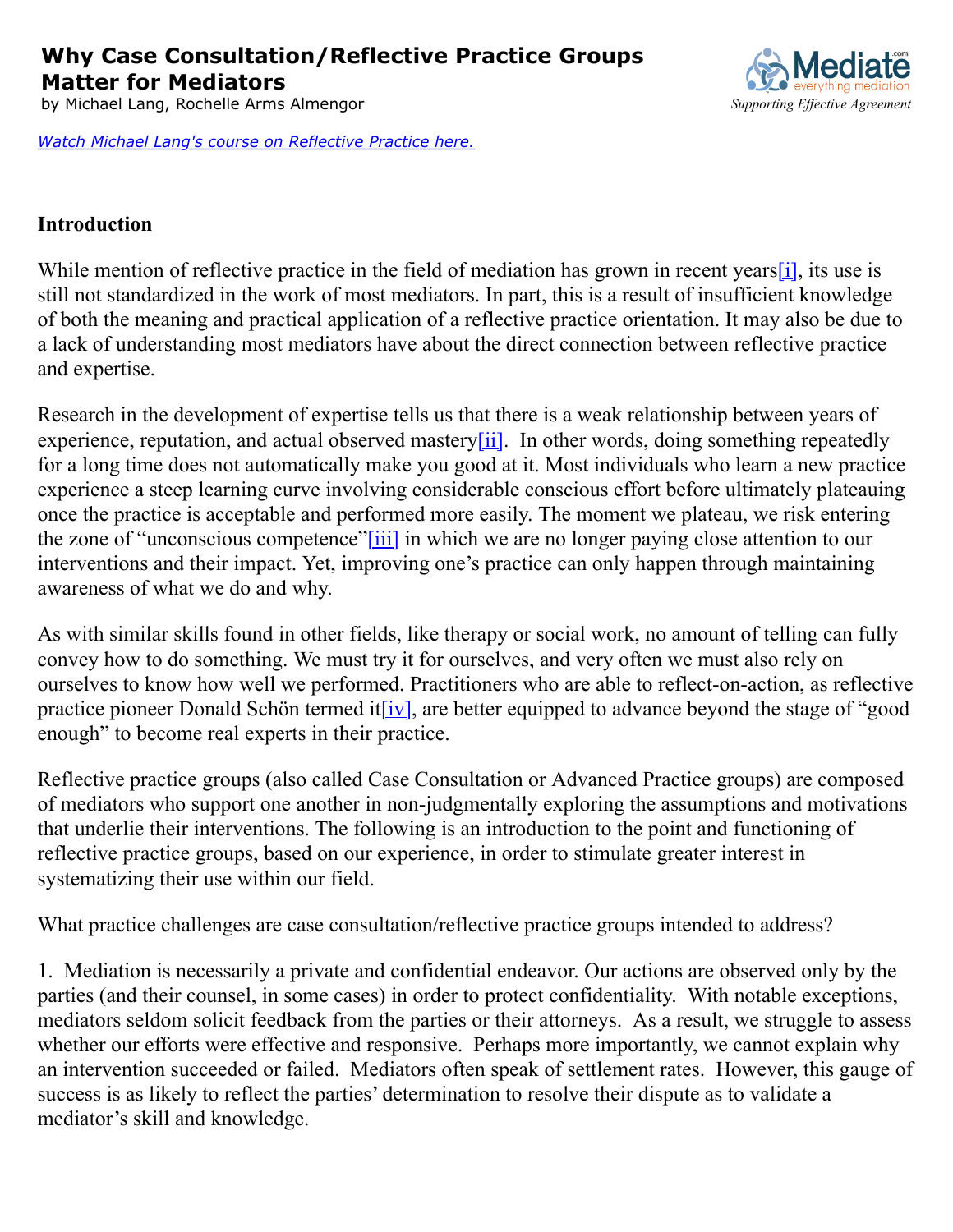2. Mediation is most often conducted by a single mediator. There are no outside observers to comment on our work or provide feedback. We seldom seek or receive collegial support. Opportunities for input are limited by the commitment to protect confidentiality. We are solitary beasts, prowling the savannahs of conflict, not part of a herd (or practice group).

3. There are limited opportunities for experiential learning that utilize actual practice situations. In mediation training courses and in professional development programs, experiential learning in almost all instances involves the use of exercises and role-plays created by educators. And, in these exercises, participants test skills and strategies in response to practice challenges defined by the trainer. The objectives of these activities are to impart knowledge and to develop practice skills. Participants seldom if ever have the opportunity to work with individualized their own practice dilemmas that fall outside the trainer's agenda. Moreover, even in training programs that rely on extensive use of role play activities, opportunities to play the mediator are limited depending on the number of participants and length of the training. Thus, much of the learning is passive—that is, through observation.

4. Often mediators sense they are in a groove when in fact they may be operating on auto-pilot. Their decisions and interventions can become habitual, not purposeful. They are based largely on prior experience and not the unique circumstances of the parties and their interactions. The result is complacency not mindfulness; competence, but not excellence. Learning from experience requires a commitment to candid self-assessment.

Who will benefit from a reflective practice/case consultation (RP) group?

• Experienced practitioners: With several years in active mediation practice, these mediators are accomplished practitioners, with significant success.

At this level, mediators have developed a pattern of practice, a routine that has yielded reasonably consistent success—at least as measured by their

"settlement rates." Practitioners at this stage in their careers are confident in

their skills, adept at helping parties with complex and highly conflicted situations.

However, the patterns of practice that yield success have become rigid

templates. They are impatient, sometimes bored, and frequently sense that they

operate on auto-pilot.

Experienced practitioners are looking to re-invigorate their practices, learn to

utilize their intuition purposefully, question the underlying assumptions of their

approach, and enhance their resilience and responsiveness.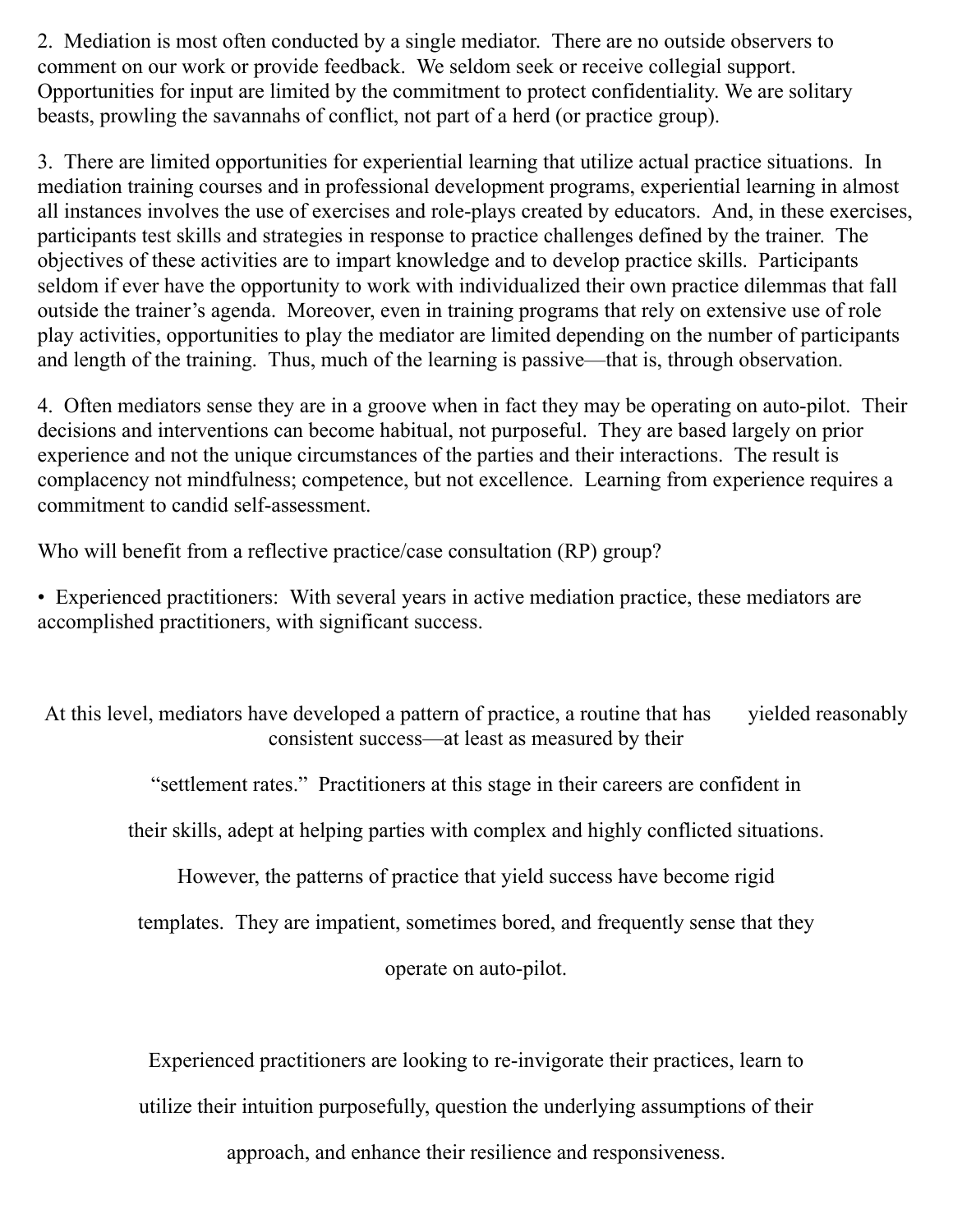• Apprentices: Mediators who reach this level have a solid understanding of mediation principles and techniques. They have limited experience as practitioners.

> Apprentice mediators who will benefit from participating in peer groups recognize the limits of their knowledge and skills. While performing with competence and effectiveness, they frequently experience confusion when faced with behaviors that are surprising, unexpected and disruptive. The limits of their skills and knowledge are frequently challenged by increasingly complicated and unique conflict situations.

• Novices: These are beginning practitioners who have received some training, have participated in role play exercises, and have no practical experience.

> Having a basic knowledge of conflict and mediation as well as skills untested in actual conflict situations, novice mediators are likely to default to the approaches they have observed or those that innately seem useful. Testing their naïve assumptions, they will become reflective about their attitude and approaches to conflict, and thus more purposeful and thoughtful in their interventions.

Here's how a reflective practice (RP) group functions.

A group utilizing the methods and principles of reflective practice  $[v]$  is a unique learning environment. The reflective process utilizes the participants' knowledge and experience, stresses individualized learning, encourages self-determination, and emphasizes self-discovery. Lessons from each debrief also benefit the other group members.

We know from adult learning principles and from those who have studied reflective practice methods, that a deeper and long-lasting type of learning occurs when the learner identifies a surprising or unsettling practice situation, struggles with the problem, and discovers a solution that is particular to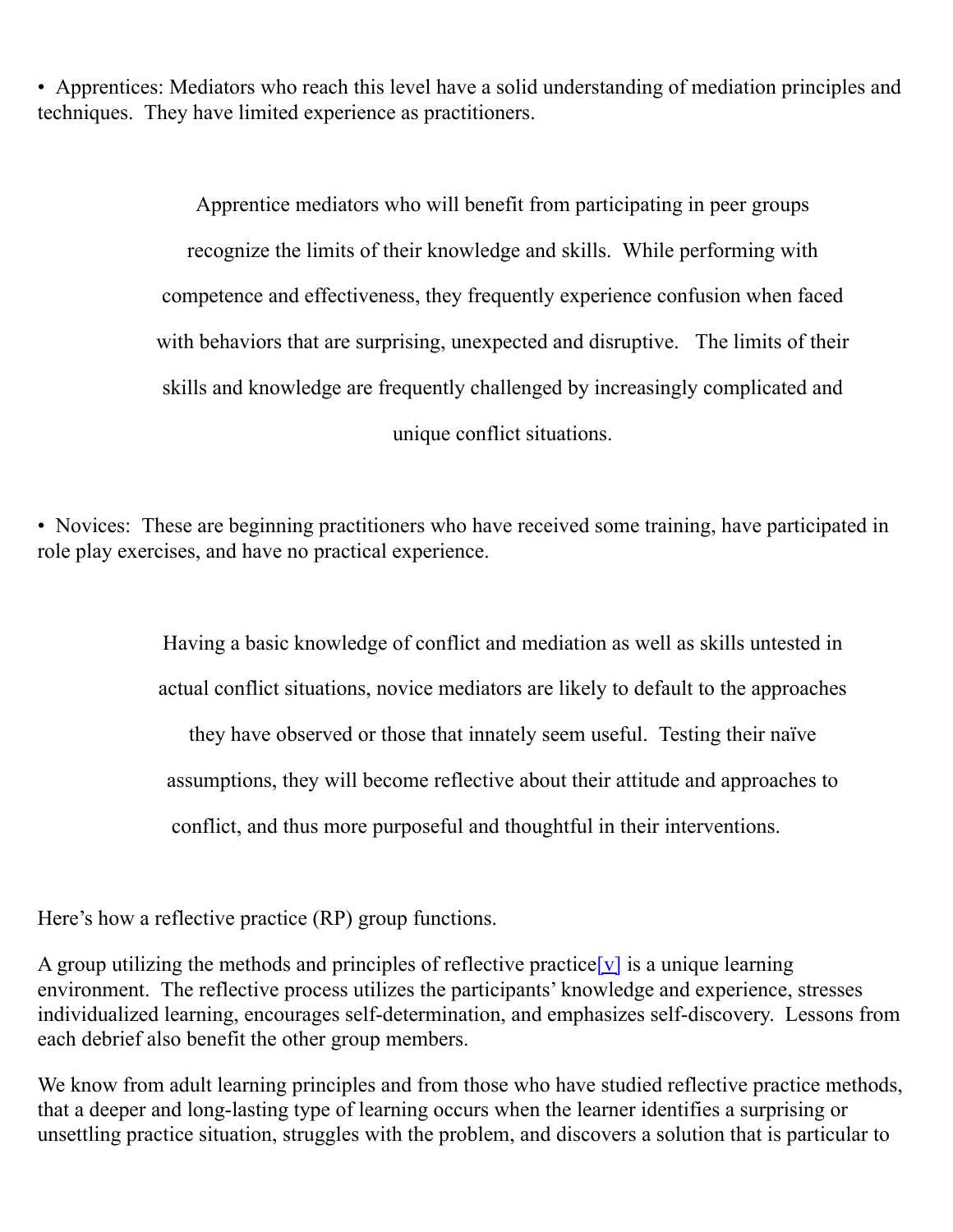the learner  $\boxed{vi}$ . Lessons gained from this process are relevant, responsive, practical and durable.

Within a reflective practice framework, this learning process (we use the term Reflective Debrief, coined by Susan Terry) begins when a participant (the presenting mediator) identifies a surprising or puzzling moment in a mediation. The group facilitator asks questions in order to encourage the presenting mediator to describe what occurred, and in particular focuses on why she/he finds the situation remarkable—surprising, awkward or confusing. What might seem confusing to one mediator might seem trivial or unremarkable to another. Becoming aware of the reasons for one's discomfort is an essential (and first) step in helping the presenting mediator search for the lessons from the experience.

Group members assist the presenting mediator to resist the tendency to minimize the importance of searching for the underlying cause of her/his uneasiness and uncertainty. Searching for our own answers can be discomforting. We may be tempted to turn to others for solutions to our dilemma. As mediators, we are committed to the principle of party self-determination. And we know the most effective solutions come from the parties themselves. Reflective debrief is based on the same fundamental notion. With guidance, the mediator can discover why the situation was puzzling and learn how to respond effectively when similar challenges occur.

Questions by the facilitator (and often from group members) are never intended to second-guess the presenting mediator. Group members do not make judgments about the situation or the mediator's decisions; nor do they offer advice or solutions. Instead, the goal is to help the presenting mediator engage in a process of self-discovery—to arrive at learning that is personal, relevant to the situation, and enduring.

Group members must restrain their impulse to express an opinion or offer solutions.

Just as they can never fully understand why the situation was so troubling or surprising, they cannot discover an intervention that's just right for the presenting mediator. The facilitator and group members resist the impulse to give advice.

Just as mediators believe in the principle of self-determination—that parties to a conflict are capable of and best suited to making choices for themselves—that ideal is honored in the Reflective Debrief. Success is achieved when the presenting mediator gains insight into and learning from the disquieting situation.

For additional information on this approach, see an article Michael co-authored with Susan Terry, Excellence: Using Reflective Debrief to Build Competence (ACResolution, Spring, 2013). This article describes the reflective practice method and explains how Reflective Debrief is used to help mediators improve the quality and effectiveness of their practices.

## ENDNOTES

[\[i\]](file:///C:/Users/clare/AppData/Local/Temp/purpose%20of%20RP%20groups-v.6%20(RA).docx#_ednref1) ADR conferences such as the Association for Conflict Resolution and the Dispute Resolution Section of the American Bar Association have both included workshops about reflective practice in the